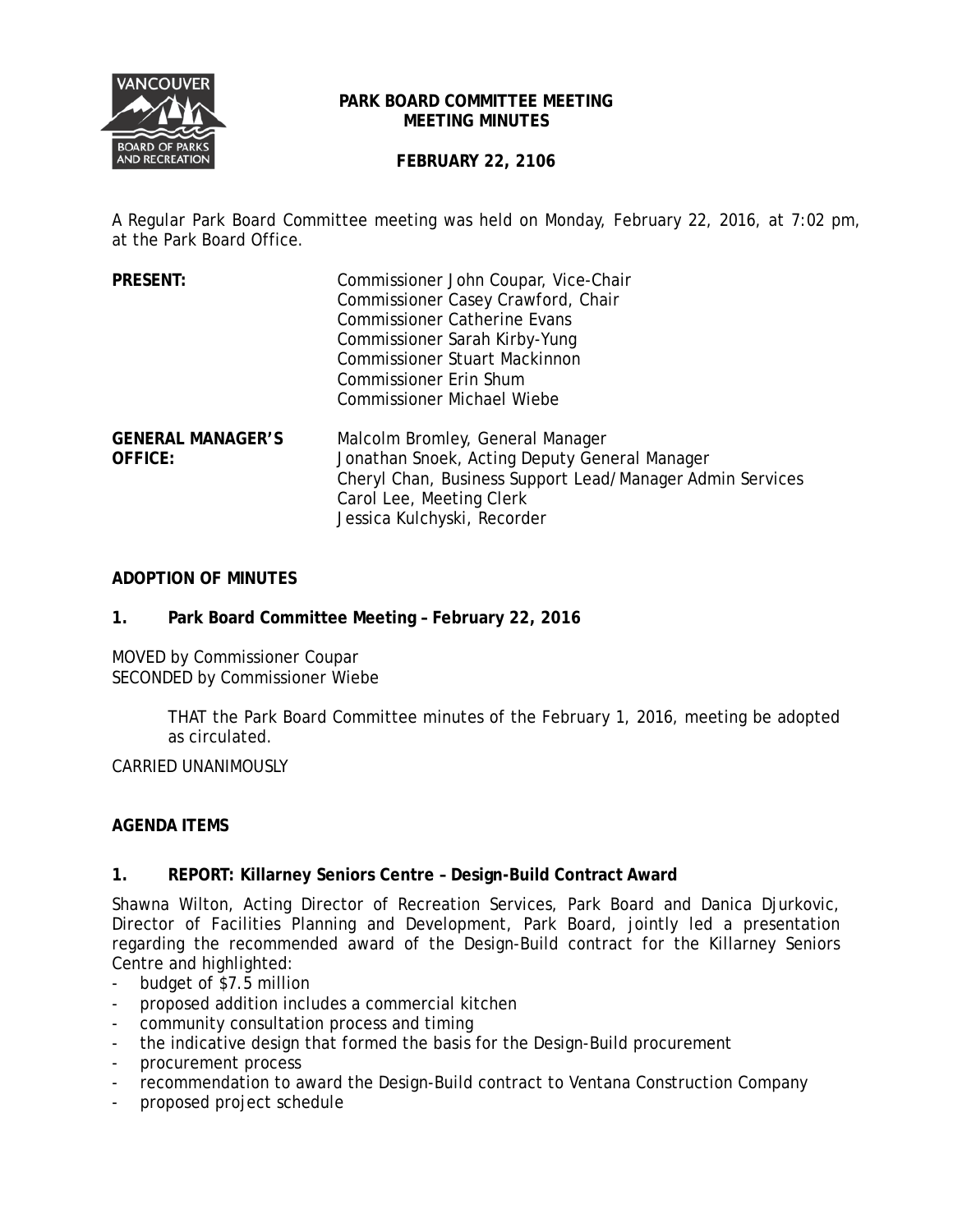Ms. Djurkovic responded to questions from the Committee.

The Committee discussed the proposed design and offered comments and questions regarding:

- whether the existing elevator is sufficient to serve the needs of an aging demographic and the population with mobility issues
- the request for confirmation that the community supports the continued use of the existing elevator
- permitting requirements for the use of the commercial kitchen
- whether the commercial kitchen will be fully accessible
- whether the roof deck loading is sufficient to allow for the growing of food

A speaker advised the Committee that the Killarney Seniors Centre users support the continued use of the existing elevator, on the condition that it is upgraded. The seniors had also expressed the need for easy access to the Killarney Seniors Centre to encourage those who are isolated and homebound to utilize the facility.

The Committee requested that staff report back on upgrades to be made to the existing elevator or the option of including a new elevator in the design and investigate possibilities to accommodate a bus drop-off area in closer proximity to the Killarney Seniors Centre within the current design.

MOVED by Commissioner Kirby-Yung SECONDED by Commissioner Shum

THAT the Committee recommend to the Board:

THAT the Vancouver Park Board approve the award of a contract with Ventana Construction Company as the Design-Builder for the new Killarney Seniors Centre located in Killarney Park, subject to the following:

- A. THAT this design-build project will last the duration of the project, approximately two (2) years (not including warranty and post construction services), with an estimated contract value of \$5,895,000 (plus GST), to be funded through approved capital budget of \$7.5 million for Killarney Senior Centre (CCS-00064);
- B. FURTHER THAT the contract be on the terms and conditions outlined in this report, and on such other terms and conditions as approved by Council, with Vancouver Park Board, City Manager, Bid Committee, Legal Services, Real Estate and Facilities Management (REFM), and Chief Purchasing Official (CPO) concurrence;
- C. FURTHER THAT upon Council approval of the contract, the General Manager of the Vancouver Park Board be authorized to execute the contract on behalf of the Board, along with the Director of Legal Services, the CPO, and the General Manager of REFM; and
- D. FURTHER THAT no legal rights or obligations will be created by the Park Board's adoption of the above recommendations unless and until such contract is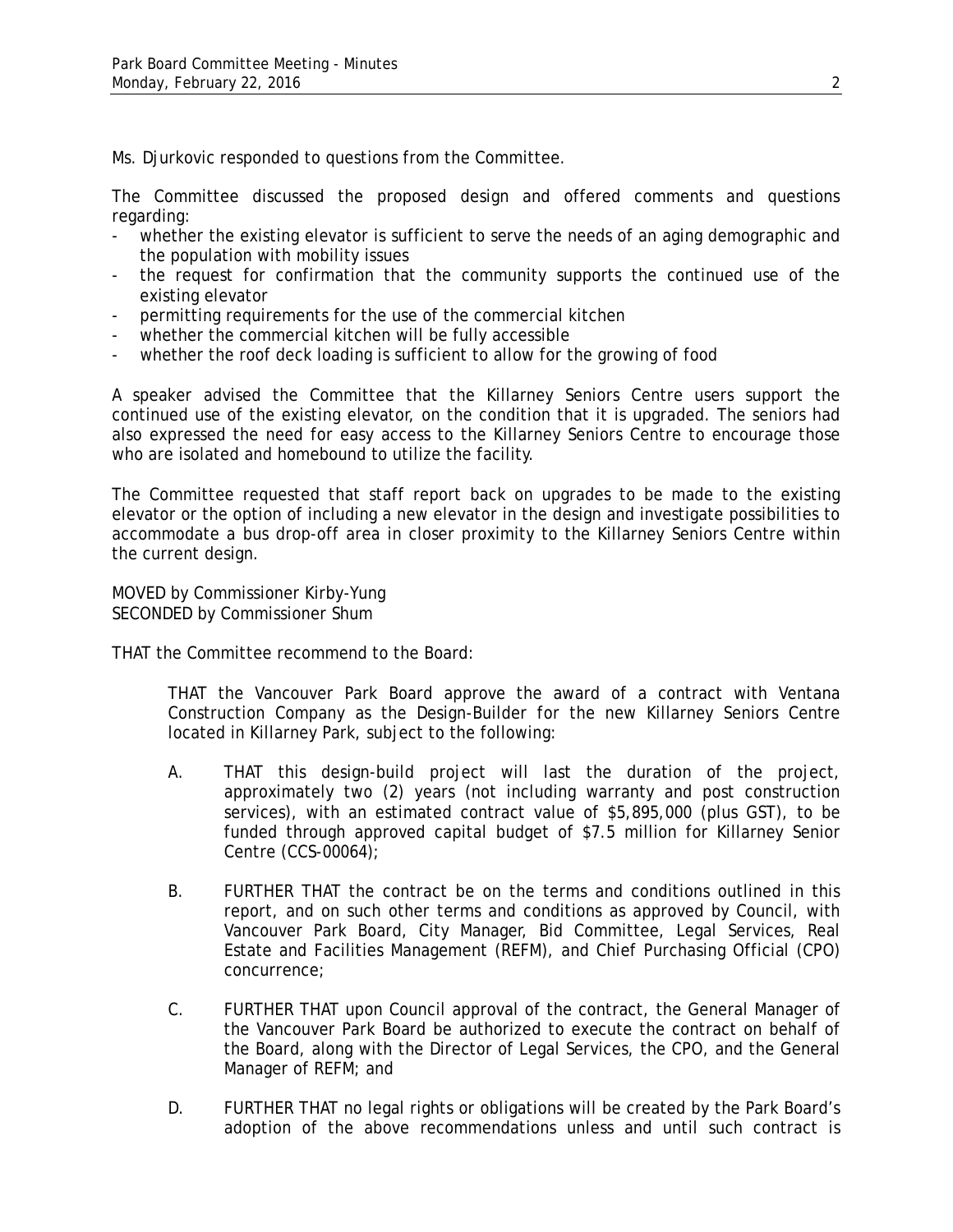executed by the General Manager of the Vancouver Park Board and authorized signatories of the City as set out in these recommendations.

#### CARRIED UNANIMOUSLY

### **2. REPORT: Northeast False Creek Advisory Group – Terms of Reference**

Dave Hutch, Manager of Planning and Development, Park Board and Catarina Gomes, Planner II, Park Board, led the review of a presentation regarding the Northeast False Creek (NEFC) project and highlighted:

- project scope
- engagement strategy
- purpose of the NEFC Park Design Advisory Group (PDAG) and proposed terms of reference.

Ms. Gomes, along with Mr. Hutch and Malcolm Bromley, General Manager, Park Board, responded to questions from the Committee.

The Committee heard from five speakers. Three speakers recommended that the False Creek Residents Association be granted representation on the PDAG. One speaker requested that the Vancouver Skateboard Coalition be represented on the PDAG to ensure that the existing Downtown skate plaza is protected. One speaker commented on the proposed membership on the PDAG and the community engagement process. The speakers responded to questions from the Committee.

A speaker distributed copies of Page 22 of the document titled "Removal of the Georgia and Dunsmuir Viaducts – 11057" for the information of Commissioners and commented on the inconsistency of the information available in the public realm regarding the size and design of the NEFC Park.

MOVED by Commissioner Mackinnon SECONDED by Commissioner Evans

THAT the Committee recommend to the Board:

- A. THAT the Vancouver Park Board approve the formation of a Northeast False Creek Park Design Advisory Group; and
- B. FURTHER THAT the Board approve the Northeast False Creek Park Design Advisory Group Terms of Reference and Recommended Process, as outlined in Appendix A of the report.

CARRIED UNANIMOUSLY

#### **3: REPORT BACK: 2015 Special Events Update**

Octavio Silva, Manager of Business Development, Parks Board, and Dave Rieberger, Supervisor of Special Events, Park Board, led the review of a presentation providing an update on the 2015 special events approved by the Park Board.

Mr. Silva noted that the IRONMAN 5i50 Vancouver Triathlon and TED2016 Evening Event were approved in 2015 and will be executed in 2016. An update on these special events will be provided at a future date.